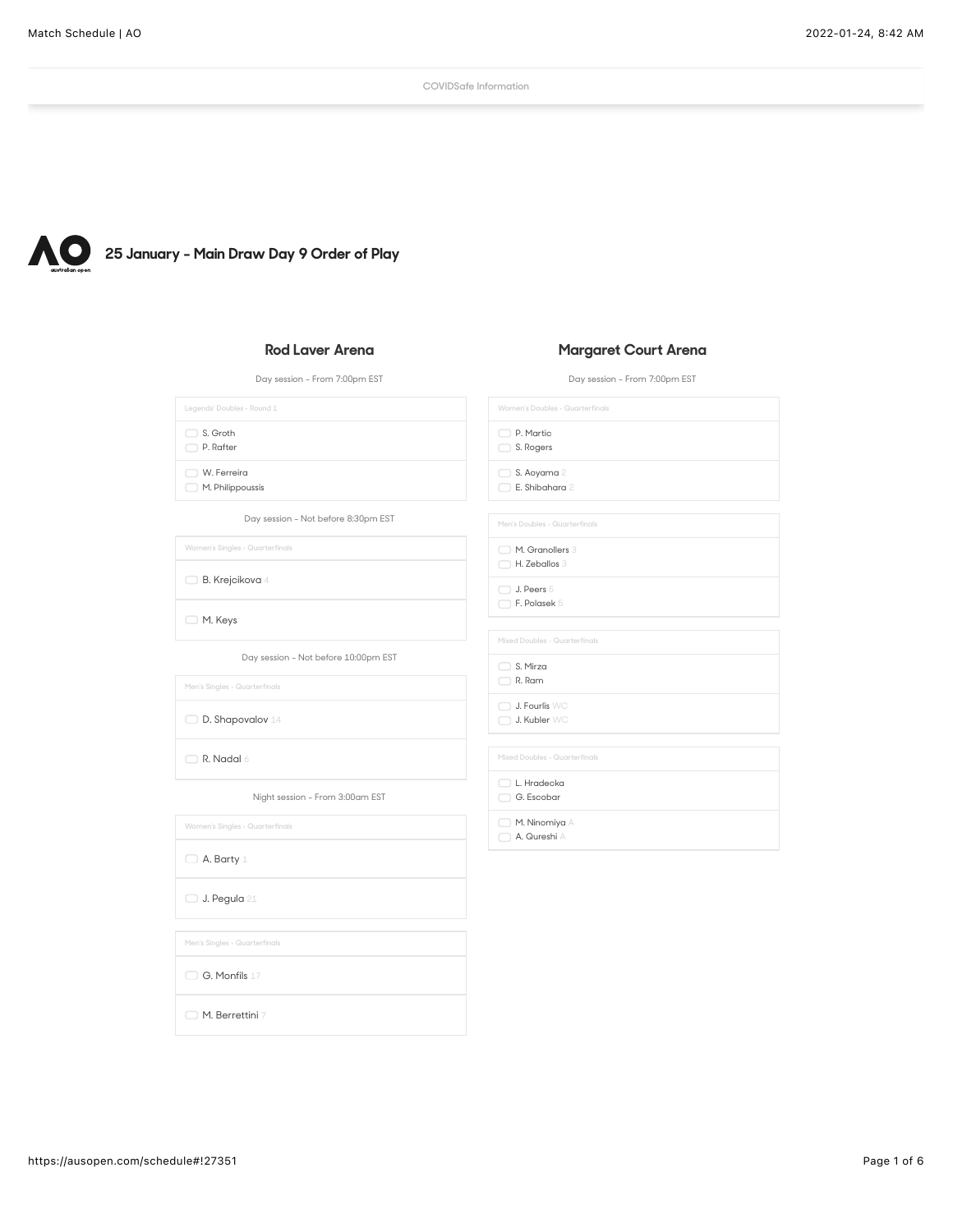#### **Kia Arena**

#### **1573 Arena**

Day session - From 7:00pm EST **[Quad Wheelchair Singles • Semifinals](https://ausopen.com/match/2022-dylan-alcott-vs-andy-lapthorne-us201)**  $\Box$  [D. Alcott 1](https://ausopen.com/players/australia/dylan-alcott) [A. Lapthorne](https://ausopen.com/players/united-kingdom/andy-lapthorne) **[Women's Doubles • Quarterfinals](https://ausopen.com/match/2022-anna-danilina-beatriz-haddad-maia-vs-rebecca-peterson-anastasia-potapova-wd403)** [A. Danilina](https://ausopen.com/players/kazakhstan/anna-danilina) [B. Haddad Maia](https://ausopen.com/players/brazil/beatriz-haddad-maia) [R. Peterson](https://ausopen.com/players/sweden/rebecca-peterson) [A. Potapova](https://ausopen.com/players/russia/anastasia-potapova) Day session - Not before 11:30pm EST **[Men's Doubles • Quarterfinals](https://ausopen.com/match/2022-thanasi-kokkinakis-nick-kyrgios-vs-tim-puetz-michael-venus-md401)**  $\Box$  T. Kokkinakis  $W\Box$ [N. Kyrgios WC](https://ausopen.com/players/australia/nick-kyrgios)  $\Box$  T. Puetz  $6$  $\Box$  [M. Venus 6](https://ausopen.com/players/new-zealand/michael-venus) **[Mixed Doubles • Quarterfinals](https://ausopen.com/match/2022-ena-shibahara-ben-mclachlan-vs-shuai-zhang-john-peers-xd304)**  $\Box$  [E. Shibahara 8](https://ausopen.com/players/japan/ena-shibahara) [B. Mclachlan 8](https://ausopen.com/players/japan/ben-mclachlan)  $\Box$  [S. Zhang 2](https://ausopen.com/players/china/shuai-zhang) [J. Peers 2](https://ausopen.com/players/australia/john-peers) Day session - Not before 2:00am EST **[Mixed Doubles • Quarterfinals](https://ausopen.com/match/2022-kristina-mladenovic-ivan-dodig-vs-erin-routliffe-michael-venus-xd303)** [K. Mladenovic 5](https://ausopen.com/players/france/kristina-mladenovic) Day session - From 7:00pm EST **[Junior Boys' Singles • Round 2](https://ausopen.com/match/2022-bruno-kuzuhara-vs-edward-winter-bs201)**  $\Box$  [B. Kuzuhara 1](https://ausopen.com/players/united-states-america/bruno-kuzuhara)  $\Box$  E. Winter  $W\odot$ **[Junior Girls' Singles • Round 2](https://ausopen.com/match/2022-sofia-costoulas-vs-meshkatolzahra-safi-gs213)** [S. Costoulas 8](https://ausopen.com/players/belgium/sofia-costoulas-0) [M. Safi](https://ausopen.com/players/iran/meshkatolzahra-safi) **[Junior Girls' Doubles • Round 2](https://ausopen.com/match/2022-ekaterina-khayrutdinova-aruzhan-sagandikova-vs-michaela-laki-dimitra-pavlou-gd206)** [E. Khayrutdinova](https://ausopen.com/players/russia/ekaterina-khayrutdinova) [A. Sagandikova](https://ausopen.com/players/kazakhstan/aruzhan-sagandikova)  $\Box$  [M. Laki](https://ausopen.com/players/greece/michaela-laki) [D. Pavlou](https://ausopen.com/players/greece/dimitra-pavlou) **[Junior Boys' Doubles • Round 2](https://ausopen.com/match/2022-jeremy-jin-edward-winter-vs-niccolo-ciavarella-daniele-minighini-bd207)**  $\Box$  J. Jin  $W\odot$ [E. Winter WC](https://ausopen.com/players/australia/edward-winter-0) [N. Ciavarella](https://ausopen.com/players/italy/niccolo-ciavarella) [D. Minighini](https://ausopen.com/players/italy/daniele-minighini)

[I. Dodig 5](https://ausopen.com/players/croatia/ivan-dodig) [E. Routliffe](https://ausopen.com/players/new-zealand/erin-routliffe) [M. Venus](https://ausopen.com/players/new-zealand/michael-venus)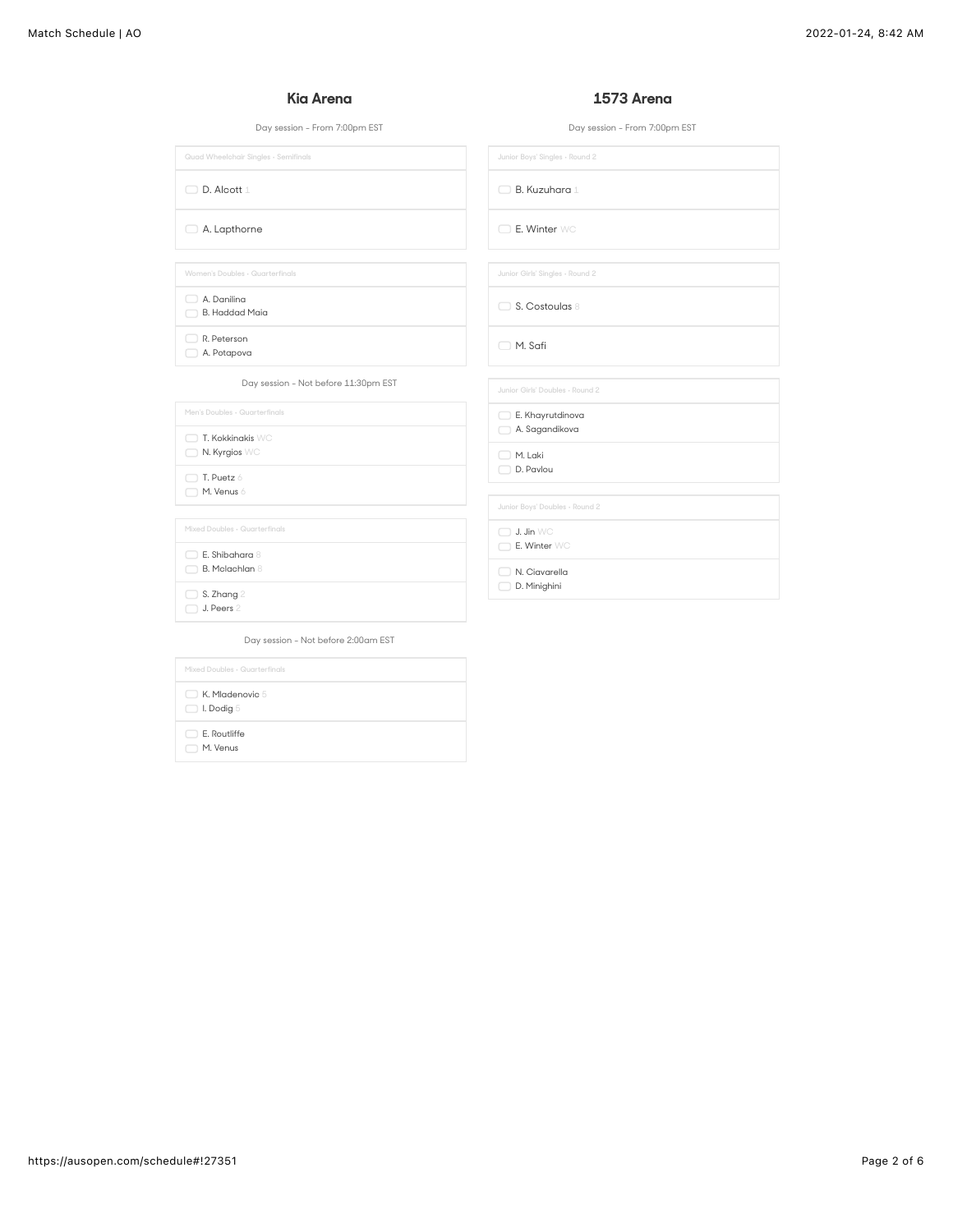# **Court 5**

| Day session - From 7:00pm EST   | Day session - From 7:00pm EST   |
|---------------------------------|---------------------------------|
| Junior Girls' Singles - Round 2 | Junior Girls' Singles - Round 2 |
| <b>T. Preston</b> WC            | □ V. Mboko 14                   |
| D. Shnaider 2                   | Q. Lopez                        |
| Junior Girls' Singles - Round 2 | Junior Girls' Singles - Round 2 |
| □ T. Sretenovic                 | Y. Bartashevich 10              |
| $\Box$ C. Naef $9$              | L. Radivojevic                  |
| Junior Boys' Doubles - Round 2  | Junior Girls' Doubles - Round 2 |
| A. Michelsen<br>. .             | A. Gureva 7                     |
| A. Vallejo                      | E. Pridankina 7                 |
| H. Barton 7                     | C. Fontenel                     |
| J. Mensik 7                     | Q. Lopez                        |
| Junior Girls' Doubles - Round 2 | Junior Girls' Doubles - Round 2 |
| Y. Bartashevich 3               | C. Kempenaers-Pocz WC           |
| K. Zaytseva 3                   | T. Preston WC                   |
| Ma. Mushika                     | $\Box$ V. Ferrara               |
| Mi, Mushika<br>$\Box$           | G. Pedone                       |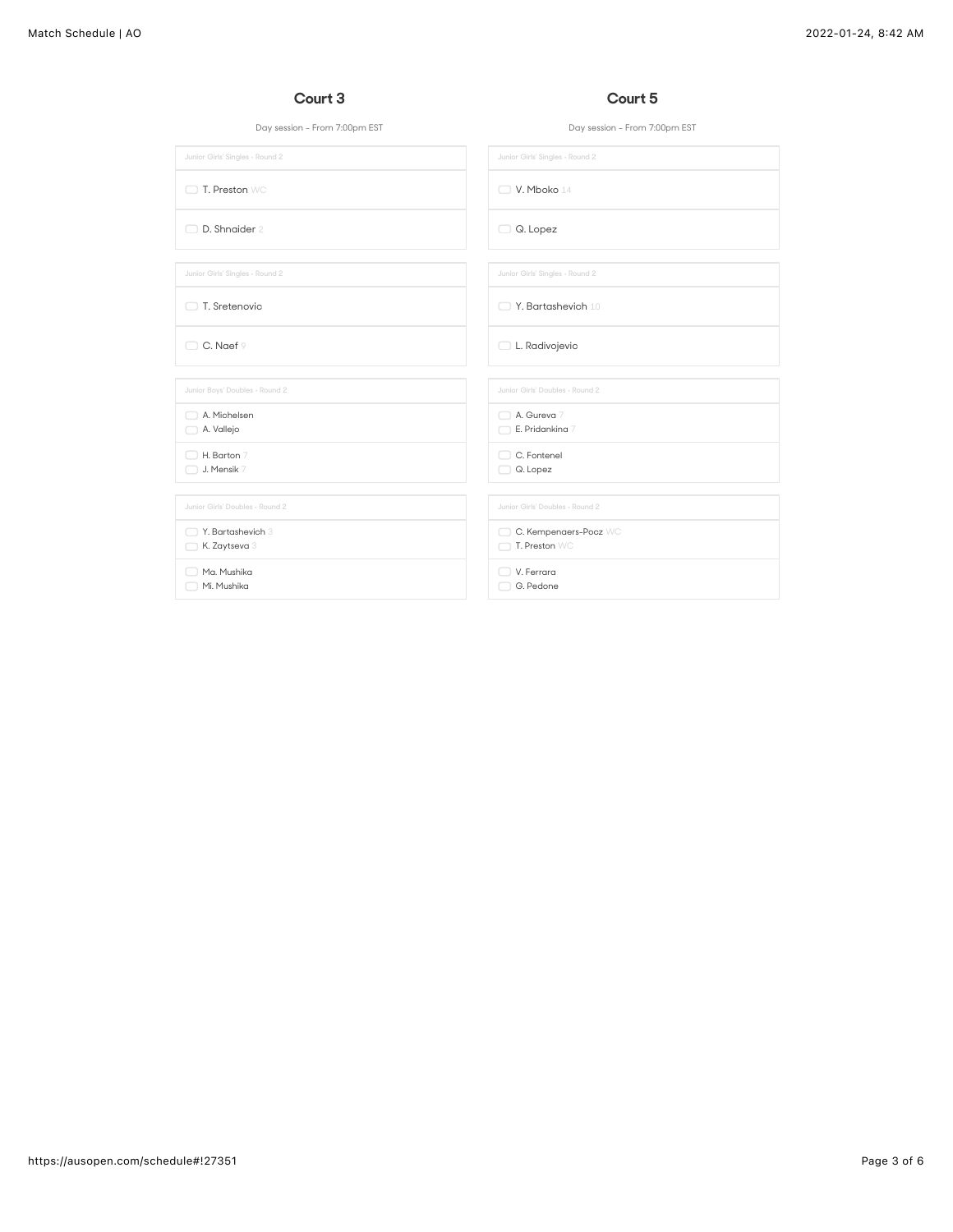#### **Court 7**

Day session - From 7:00pm EST **Junior Boys' Singles • Round 2** [R. Pacheco Mendez 9](https://ausopen.com/match/2022-rodrigo-pacheco-mendez-vs-jaden-weekes-bs207) [J. Weekes](https://ausopen.com/players/canada/jaden-weekes) **[Junior Boys' Singles • Round 2](https://ausopen.com/match/2022-jakub-nicod-vs-dylan-dietrich-bs208)** [J. Nicod](https://ausopen.com/players/czech-republic/jakub-nicod) [D. Dietrich](https://ausopen.com/players/switzerland/dylan-dietrich) **[Junior Girls' Singles • Round 2](https://ausopen.com/match/2022-angella-okutoyi-vs-zara-larke-gs204)** [A. Okutoyi](https://ausopen.com/players/kenya/angella-okutoyi) [Z. Larke Q](https://ausopen.com/players/australia/zara-larke) **[Junior Boys' Doubles • Round 2](https://ausopen.com/match/2022-matthew-william-donald-jakub-nicod-vs-bruno-kuzuhara-coleman-wong-bd208)** [M. Donald](https://ausopen.com/players/czech-republic/matthew-william-donald) [J. Nicod](https://ausopen.com/players/czech-republic/jakub-nicod) [B. Kuzuhara 2](https://ausopen.com/players/united-states-america/bruno-kuzuhara) [C. Wong 2](https://ausopen.com/players/hong-kong-china/coleman-wong) **[Junior Girls' Doubles • Round 2](https://ausopen.com/match/2022-hayu-kinoshita-sara-saito-vs-petra-marcinko-johanne-christine-svendsen-gd208)** [H. Kinoshita](https://ausopen.com/players/japan/hayu-kinoshita) [S. Saito](https://ausopen.com/players/japan/sara-saito) [P. Marcinko 2](https://ausopen.com/players/croatia/petra-marcinko) [J. Svendsen 2](https://ausopen.com/players/denmark/johanne-christine-svendsen) Day session - From 7:00pm EST **[Junior Boys' Singles • Round 2](https://ausopen.com/match/2022-borys-zgola-vs-dino-prizmic-bs206)** [B. Zgola](https://ausopen.com/players/poland/borys-zgola) D. Prizmio 14 **[Men's Wheelchair Singles • Semifinals](https://ausopen.com/match/2022-stephane-houdet-vs-alfie-hewett-cs202)** [S. Houdet](https://ausopen.com/players/france/stephane-houdet) [A. Hewett 2](https://ausopen.com/players/united-kingdom/alfie-hewett-0) **[Women's Wheelchair Singles • Semifinals](https://ausopen.com/match/2022-diede-de-groot-vs-lucy-shuker-ds201)**  $\Box$  [D. De Groot 1](https://ausopen.com/players/netherlands/diede-de-groot) [L. Shuker WC](https://ausopen.com/players/united-kingdom/lucy-shuker-0) **[Junior Boys' Doubles • Round 2](https://ausopen.com/match/2022-edas-butvilas-mili-poljicak-vs-liam-gavrielides-artur-kukasian-bd201)**  $\Box$  E. Butvilas  $\bot$  $\Box$  [M. Poljicak 1](https://ausopen.com/players/croatia/mili-poljicak) [L. Gavrielides](https://ausopen.com/players/germany/liam-gavrielides) [A. Kukasian](https://ausopen.com/players/russia/artur-kukasian)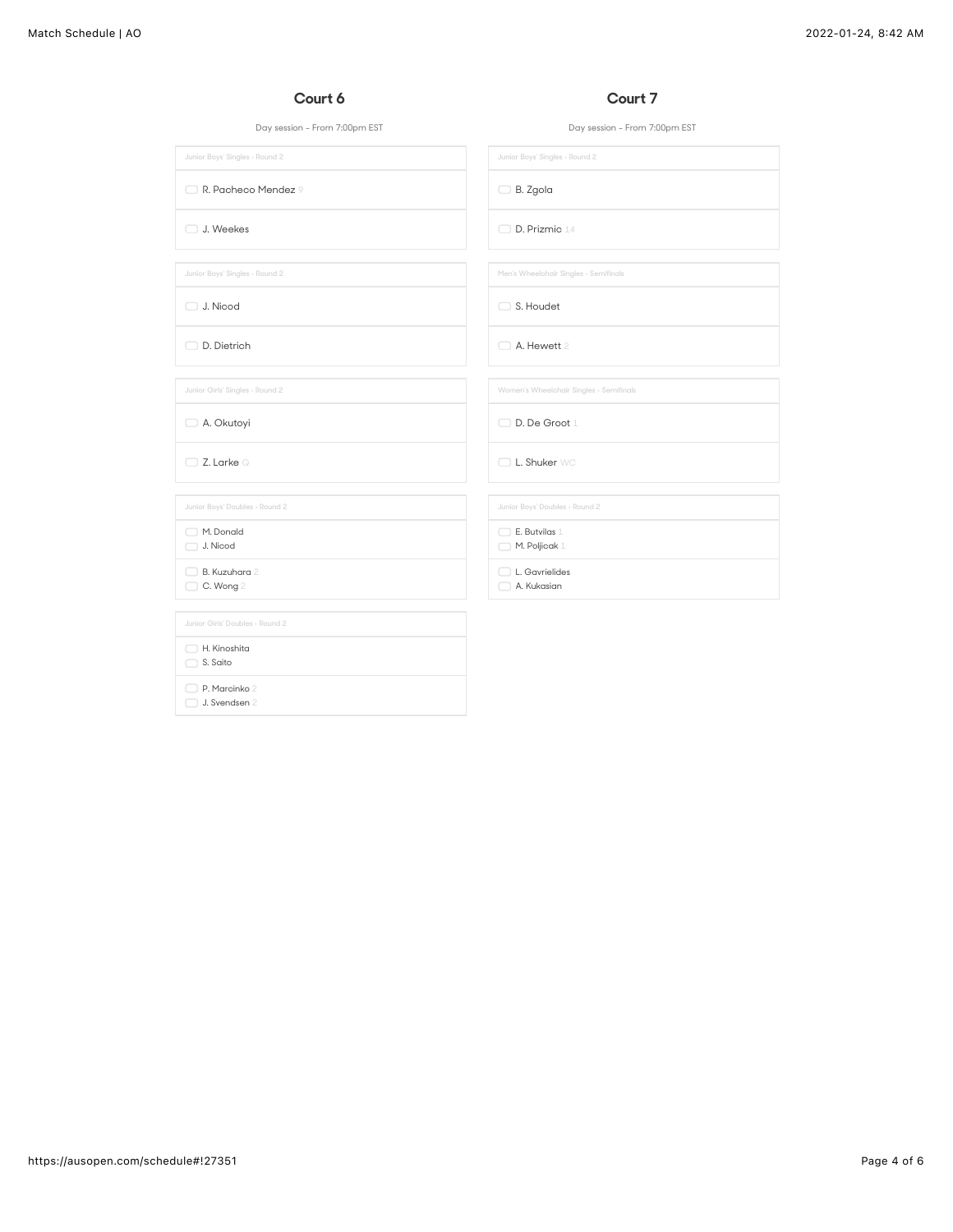# **Court 12**

| Day session - From 7:00pm EST           | Day session - From 7:00pm EST        |
|-----------------------------------------|--------------------------------------|
| Quad Wheelchair Singles · Semifinals    | Junior Boys' Singles - Round 2       |
| H. Davidson                             | A. Vallejo 3                         |
| S. Schroder 2                           | $\Box$ W. Shin                       |
| Men's Wheelchair Singles · Semifinals   | Junior Boys' Singles - Round 2       |
| S. Kunieda 1<br>□                       | A. Basile                            |
| □ T. Egberink                           | $\Box$ L. Midon 16                   |
| Women's Wheelchair Singles · Semifinals | Junior Girls' Doubles - Round 2      |
| K. Montjane                             | A. Todoni<br>H. Vandewinkel          |
| A. Van Koot                             | A. Blokhing 8<br>$\Box$ L. Hovde $8$ |
| Junior Boys' Doubles - Round 2          | Junior Boys' Doubles - Round 2       |
| O. Colak<br>A. Kim                      | A. Basile<br>D. Verbeek              |
| L. Mikrut<br>D. Prizmic                 | G. Debru 3<br>K. Feldbausch 3        |